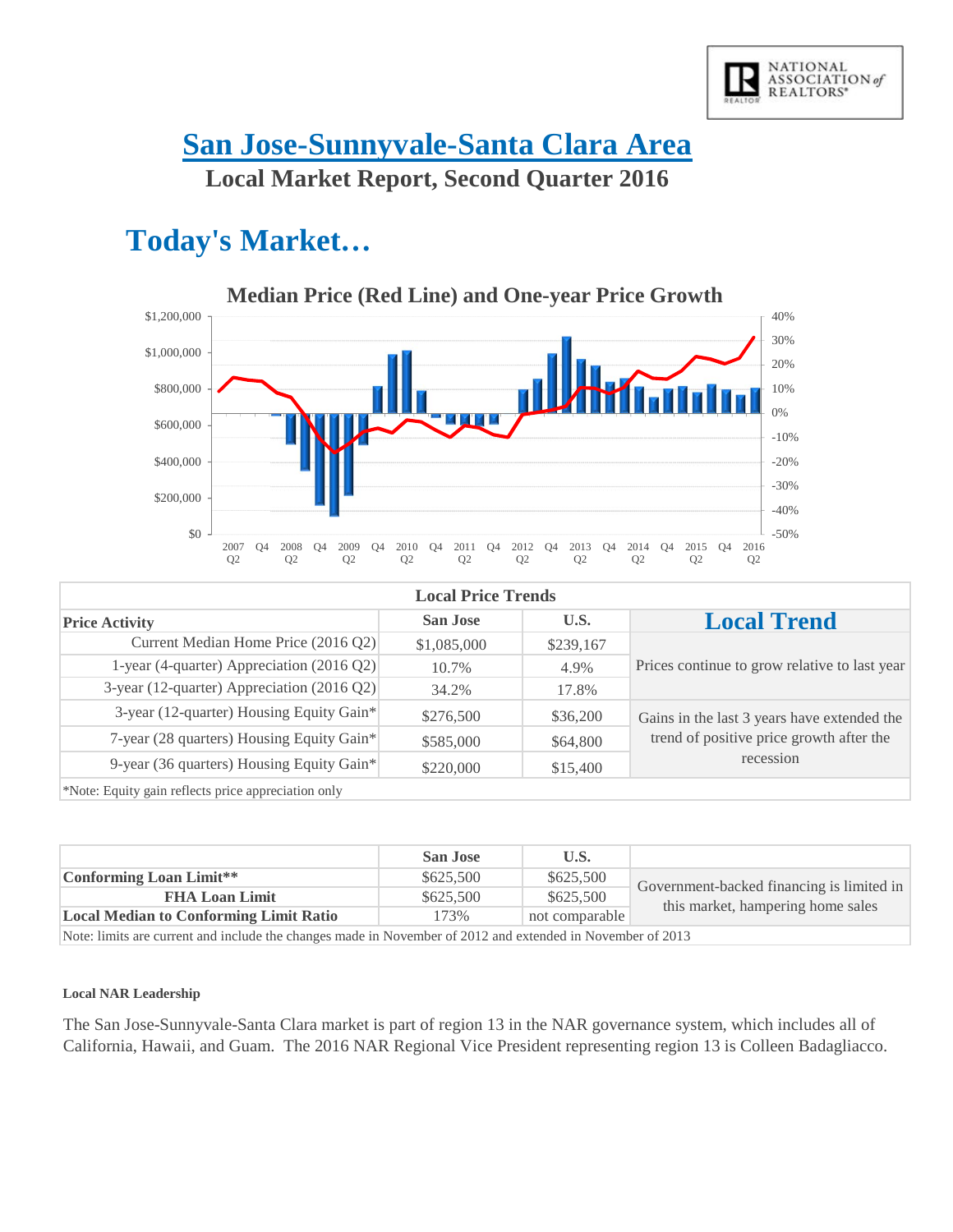

# **Benefits of Ownership: Total Equity Appreciation**



#### **Total Equity Accrued to Owner by Year and Quarter of Purchase**

| Total Equity Gained** through 2016 Q2 from quarter in which home was of purchased |                |          |                                               |  |
|-----------------------------------------------------------------------------------|----------------|----------|-----------------------------------------------|--|
| <b>Price Activity</b>                                                             | <b>SanJose</b> | U.S.     | <b>Local Trend</b>                            |  |
| 1-year $(4$ -quarter)                                                             | \$121,178      | \$14,963 |                                               |  |
| 3-year $(12$ -quarter)*                                                           | \$319,034      | \$46,878 |                                               |  |
| 5-year $(20$ -quarter)*                                                           | \$532,253      | \$82,353 | Price appreciation and principle payments     |  |
| 7-year $(28$ quarters)*                                                           | \$639,914      | \$77,054 | in the last 3 years have boosted total equity |  |
| 9-year (36 quarters)*                                                             | \$327,679      | \$31,126 | growth since the recession                    |  |
| If purchase in 2005, the national price peak                                      | \$471,173      | \$34,380 |                                               |  |

\*Note: Equity gain reflects price and principle payments since purchase, prevailing 30-year fixed rate mortgage at time of purchase and a 10% downpayment. Downpayment is not included in total equity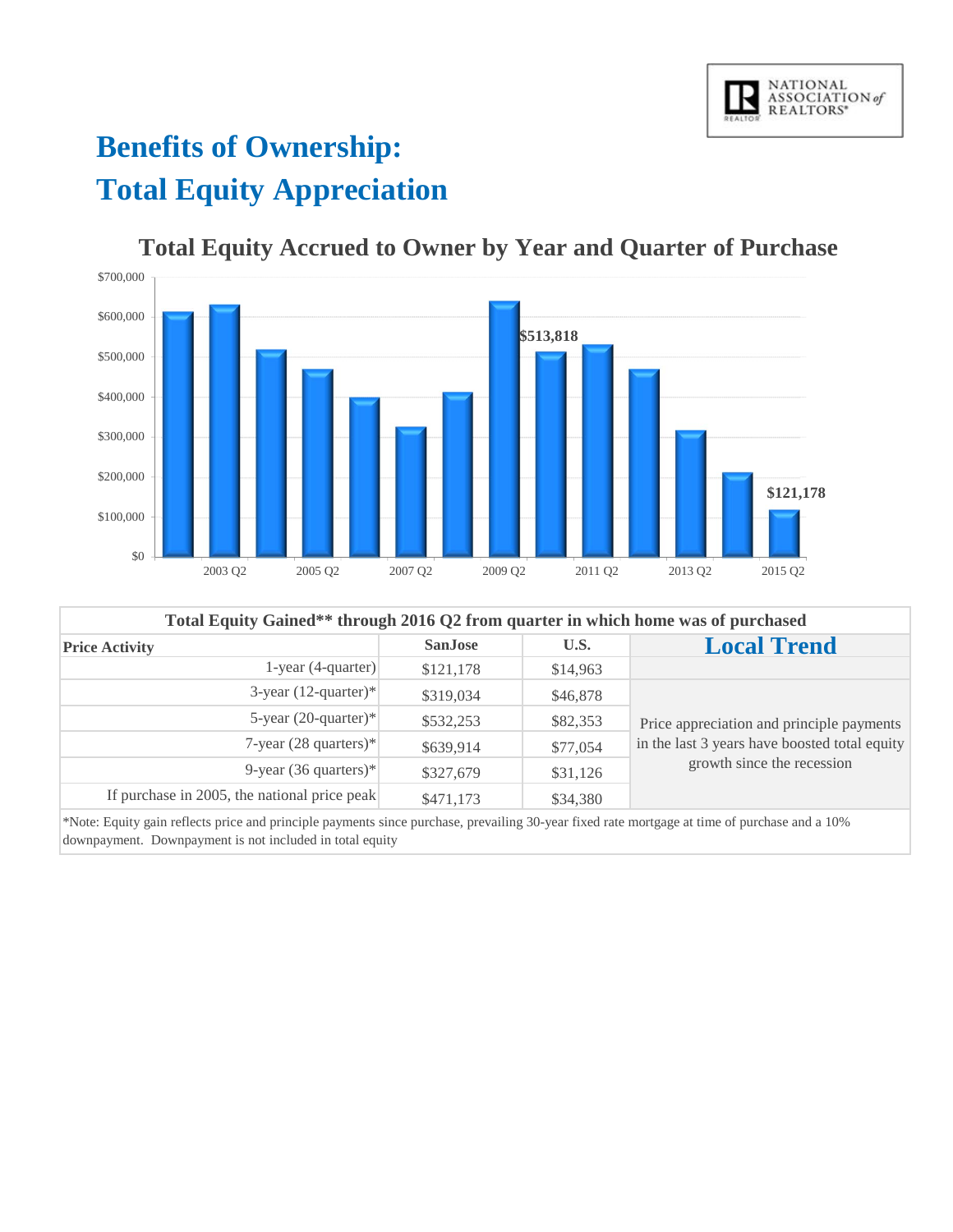

# **Drivers of Local Supply and Demand…**

| <b>Local Economic Outlook</b>     | San Jose | U.S.                     |                                         |
|-----------------------------------|----------|--------------------------|-----------------------------------------|
| 12-month Job Change (Jun)         | 40,600   | Not.<br>Comparable       | Employment has held up and is on an     |
| 12-month Job Change (May)         | 39,200   | Not<br>Comparable        | upward trend                            |
| 36-month Job Change (Jun)         | 120,600  | <b>Not</b><br>Comparable | Unemployment in San Jose is better than |
| Current Unemployment Rate (Jun)   | 4.1%     | 4.9%                     | the national average and improving      |
| Year-ago Unemployment Rate        | 4.2%     | 5.3%                     | Local employment growth is strong       |
| 1-year (12 month) Job Growth Rate | 3.9%     | 1.9%                     | compared to other markets               |

#### **Share of Total Employment by Industry**



| 12-month Employment Change by Industry in the San Jose-Sunnyvale-Santa Clara Area (Jun - 2016) |           |                             |        |  |
|------------------------------------------------------------------------------------------------|-----------|-----------------------------|--------|--|
| Goods Producing                                                                                | NA.       | Information                 | 4,300  |  |
| Natural Resources/Mining/Construction                                                          | 3,300     | <b>Financial Activities</b> | 200    |  |
| Natural Resources and Mining                                                                   | $\Omega$  | Prof. & Business Services   | 17,000 |  |
| Construction                                                                                   | 3.300     | Educ. & Health Services     | 8,800  |  |
| Manufacturing                                                                                  | $-1.100$  | Leisure & Hospitality       | 4.700  |  |
| Service Providing Excluding Government                                                         | <b>NA</b> | Other Services              | 1.500  |  |
| Trade/Transportation/Utilities                                                                 | 1.400     | Government                  | 500    |  |

| <b>State Economic Activity Index</b>     | <b>California</b> | U.S.  |                                                           |
|------------------------------------------|-------------------|-------|-----------------------------------------------------------|
| 12-month change $(2016 - \text{Jun})$    | 4.4%              | 3.0%  | California's economy is stronger than the                 |
| $36$ -month change $(2016 - \text{Jun})$ | 15.2%             | 10.2% | nation's, but slowed from last month's<br>$4.49\%$ change |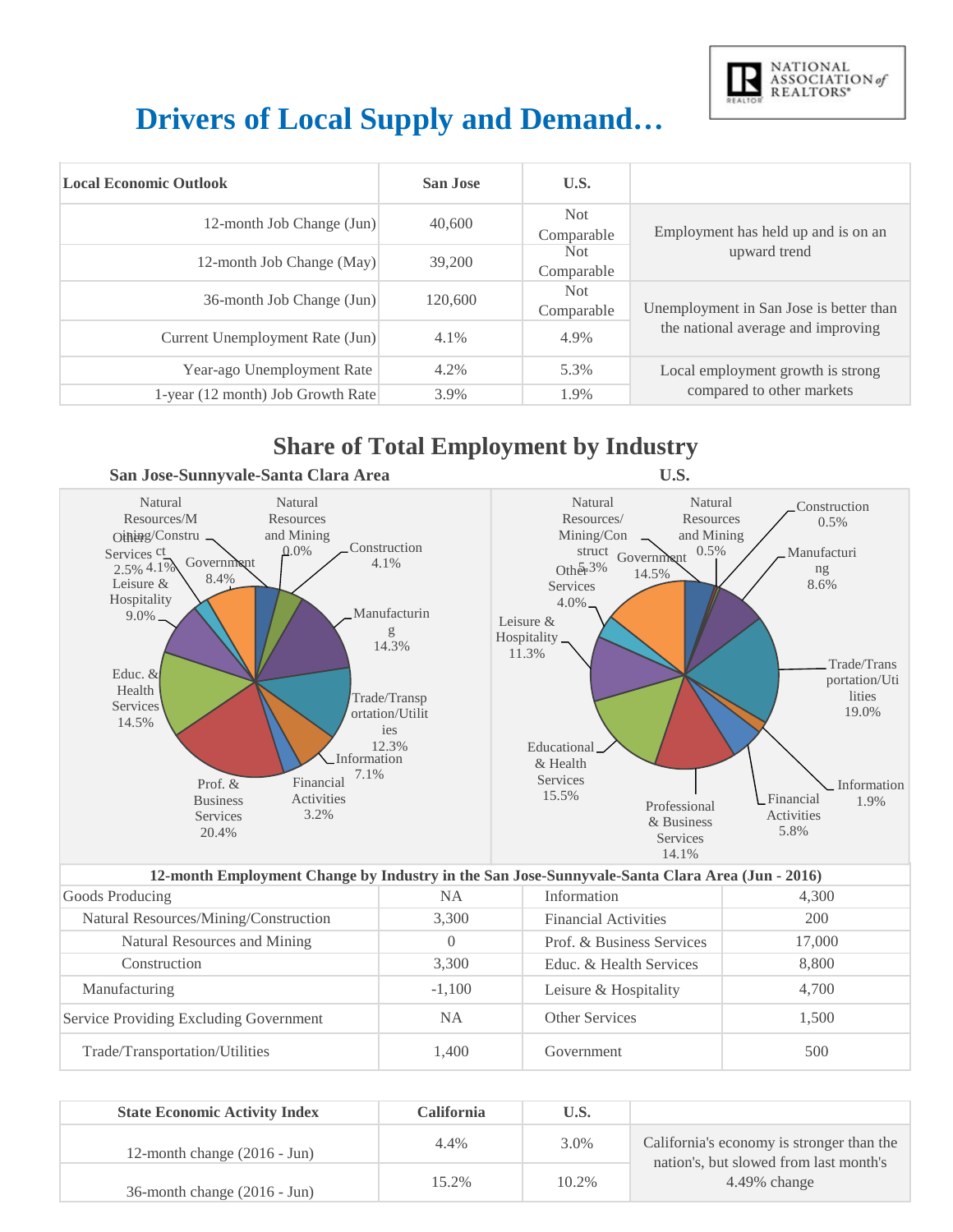

| <b>New Housing Construction</b>                                         |         |                |                                                                                                                      |  |  |
|-------------------------------------------------------------------------|---------|----------------|----------------------------------------------------------------------------------------------------------------------|--|--|
| U.S.<br><b>Local Fundamentals</b><br>San Jose                           |         |                |                                                                                                                      |  |  |
| 12-month Sum of 1-unit Building Permits through<br>Jun 2016             | 2,054   | not comparable | The current level of construction is 52.3%<br>above the long-term average                                            |  |  |
| 8-year average for 12-month Sum of 1-Unit<br><b>Building Permits</b>    | 1.349   | not comparable | Production above trend for an extended<br>period of time could cause prices to<br>moderate as inventory is built up. |  |  |
| Single-Family Housing Permits (Jun 2016)<br>12-month sum vs. a year ago | $5.1\%$ | 10.6%          | Construction is on the rise relative to last<br>year, suggesting that the local inventory has<br>stabilized          |  |  |



While new construction is the traditional driver of supply in real estate, foreclosures and short-sales now have a strong impact on inventories, particularly at the local level. Rising inventories, through construction or distressed sales, place downward pressure on the median home prices.



Source: Mortgage Bankers' Association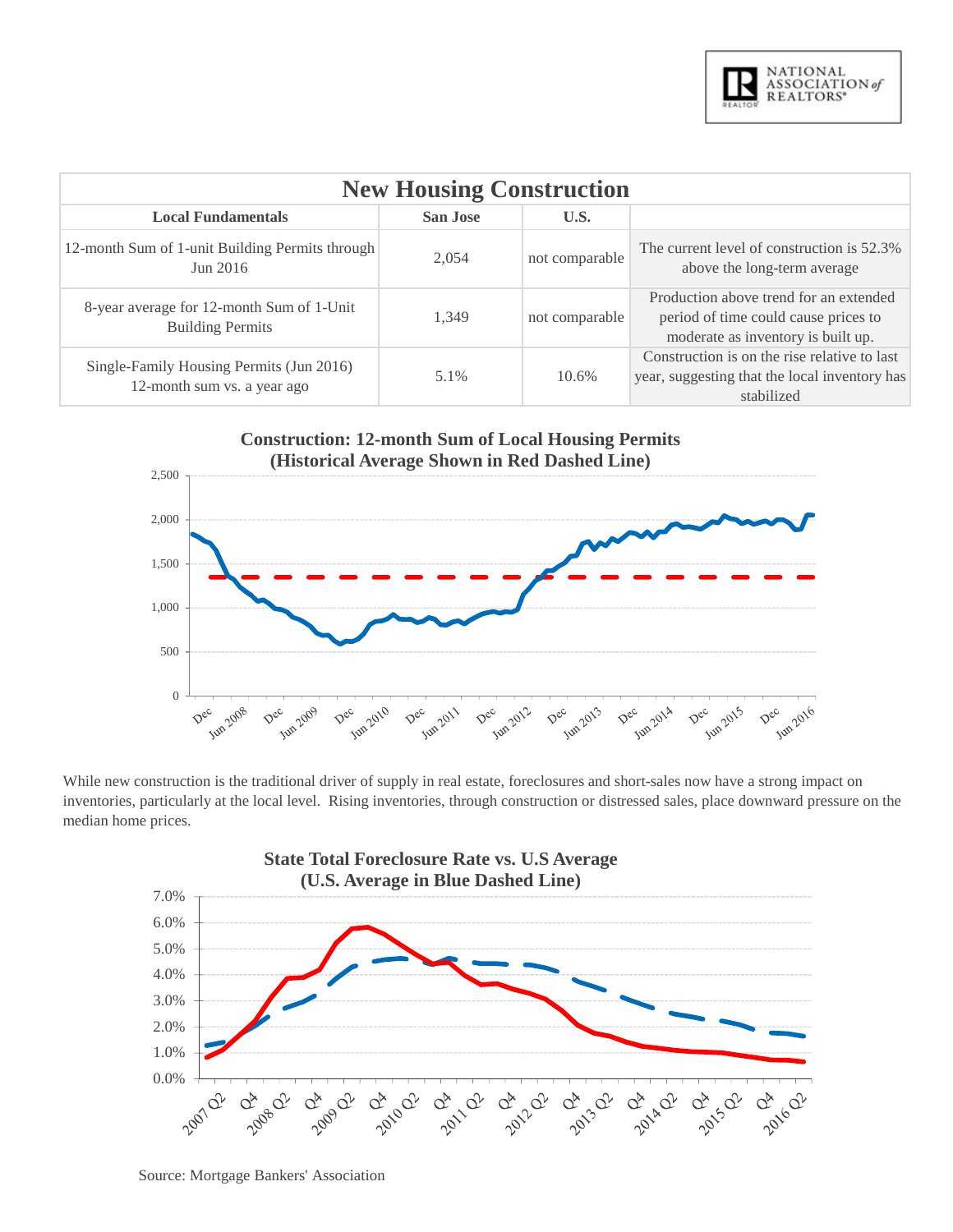

## **Affordability**



# **Long-Term Trend: Ratio of Local Mortgage Servicing Cost to Income (Local Historical Average Shown in Red, U.S. Average in Green)**

| <b>Monthly Mortgage Payment to Income</b> | <b>San Jose</b> | U.S.  |                                                |
|-------------------------------------------|-----------------|-------|------------------------------------------------|
| Ratio for 2015                            | 26.3%           | 15.6% | Historically strong, but weaker than the first |
| Ratio for 2016 O2                         | 28.9%           | 15.8% | quarter of 2016                                |
| <b>Historical Average</b>                 | 30.1%           | 19.5% | Weaker affordability than most markets         |





| <b>Median Home Price to Income</b> | San Jose | U.S. |                                               |
|------------------------------------|----------|------|-----------------------------------------------|
| Ratio for 2015                     | 4.7      | 2.8  | The price-to-income ratio is high by historic |
| Ratio for 2016 Q2                  | 5.3      | 2.9  | standards and getting worse                   |
| <b>Historical Average</b>          | 4.5      |      | Less affordable than most markets             |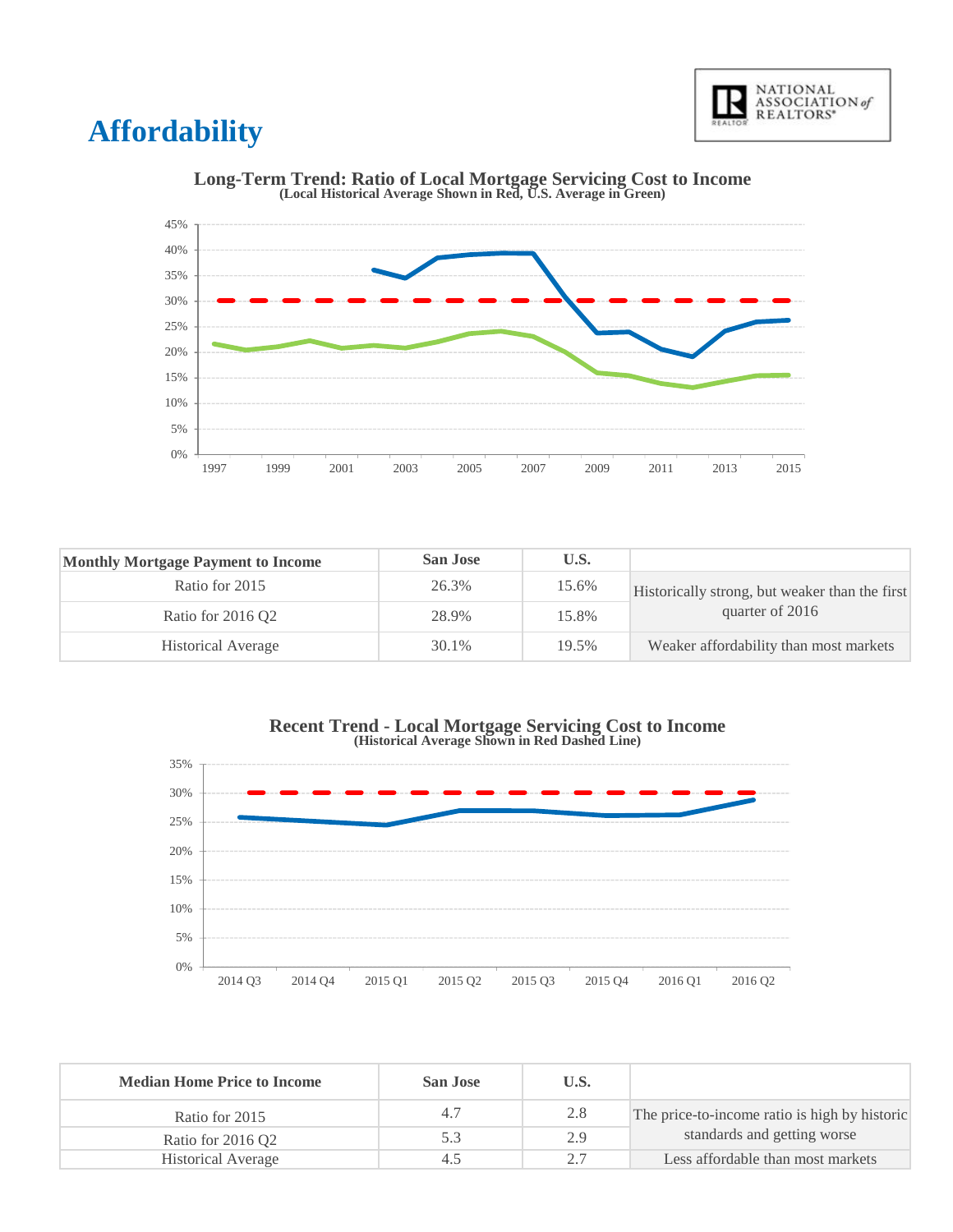



### **The Mortgage Market**



#### **30-year Fixed Mortgage Rate and Treasury Bond Yield**

The second quarter of 2016 has been quite tumultuous with the surprising "Brexit" vote in the United Kingdom. While British citizens voted to leave the European Union last June, the full impact of the vote could take several years to be seen. In the near future, low mortgage rates and stronger refinancing are expected in the U.S.. Meanwhile, the 30-year fixed-rate mortgages eased from 3.7 percent in the 1st quarter of 2016 to 3.6 percent in the second quarter of 2016. Similarly, the 10-year Treasury fell to 1.75 percent which is the lowest rate after Q4 2012. As a result of the current market conditions, existing homeowners benefit from low rates by refinancing their mortgages while home affordability is increasing for first-time homebuyers. Rates are likely to remain unchanged as global economies remain weak. The uncertainty in China, Japan, Russia and Eurozone is expected to boost safe-haven buying which benefits mortgage-backed securities market. NAR is now forecasting fewer rate hikes by the FED in 2016 and as a result the 30-year fixed rate mortgage is now expected to average just 4.3 percent for 2016.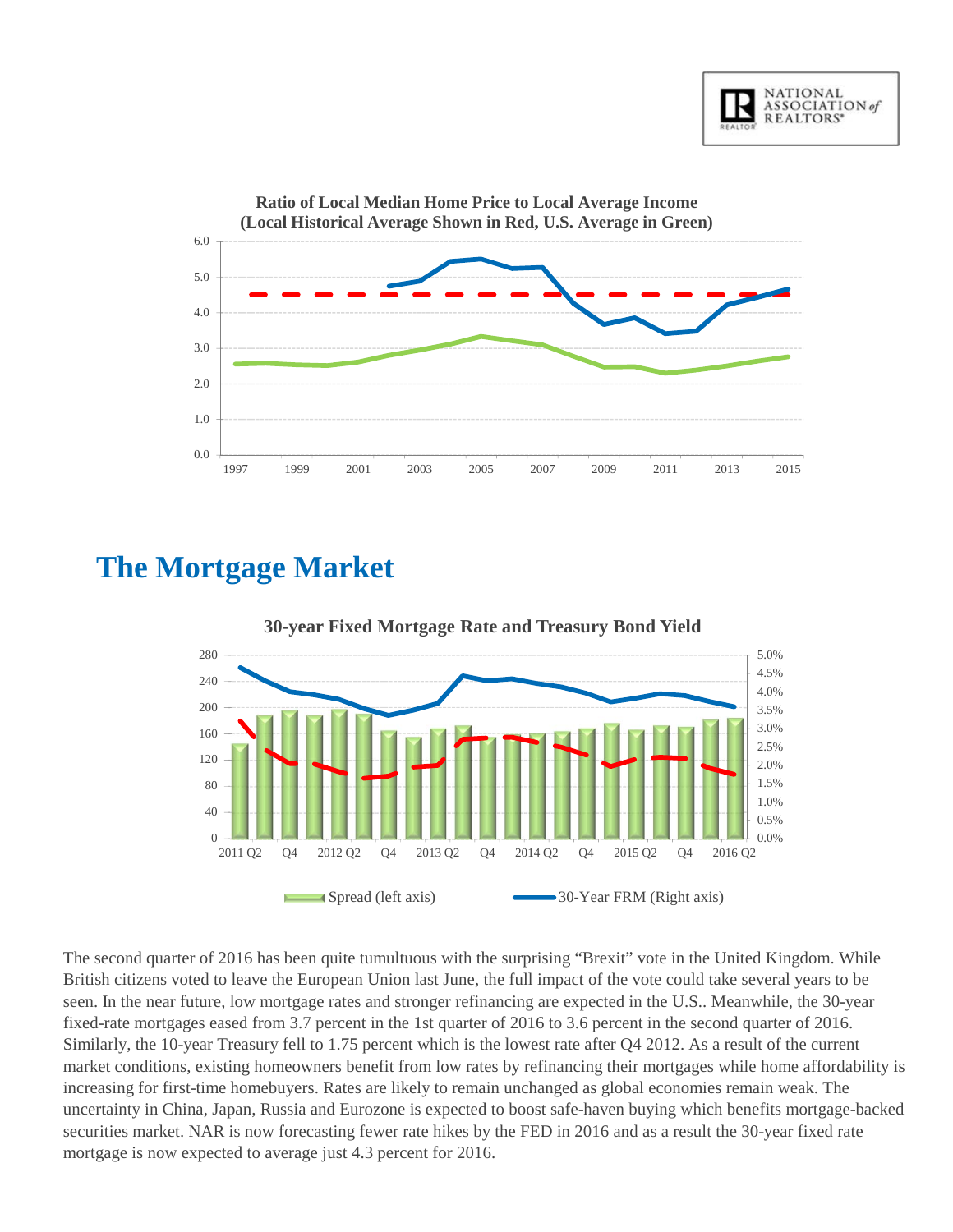

## **REALTOR® Price Expectations**



Source: NAR

| <b>REALTOR® Price Expectations</b> | <b>California</b> | U.S. |                                                                                                                                                  |
|------------------------------------|-------------------|------|--------------------------------------------------------------------------------------------------------------------------------------------------|
| $2016 - \text{Jul}$                | $4.0\%$           | 3.6% | REALTORS <sup>®</sup> expect higher price growth<br>in California than in the U.S. in the next 12<br>months but their price expectations for the |
| Prior 12 months                    | $4.0\%$           | 3.4% | local market remained at the same level as a<br>year ago.                                                                                        |